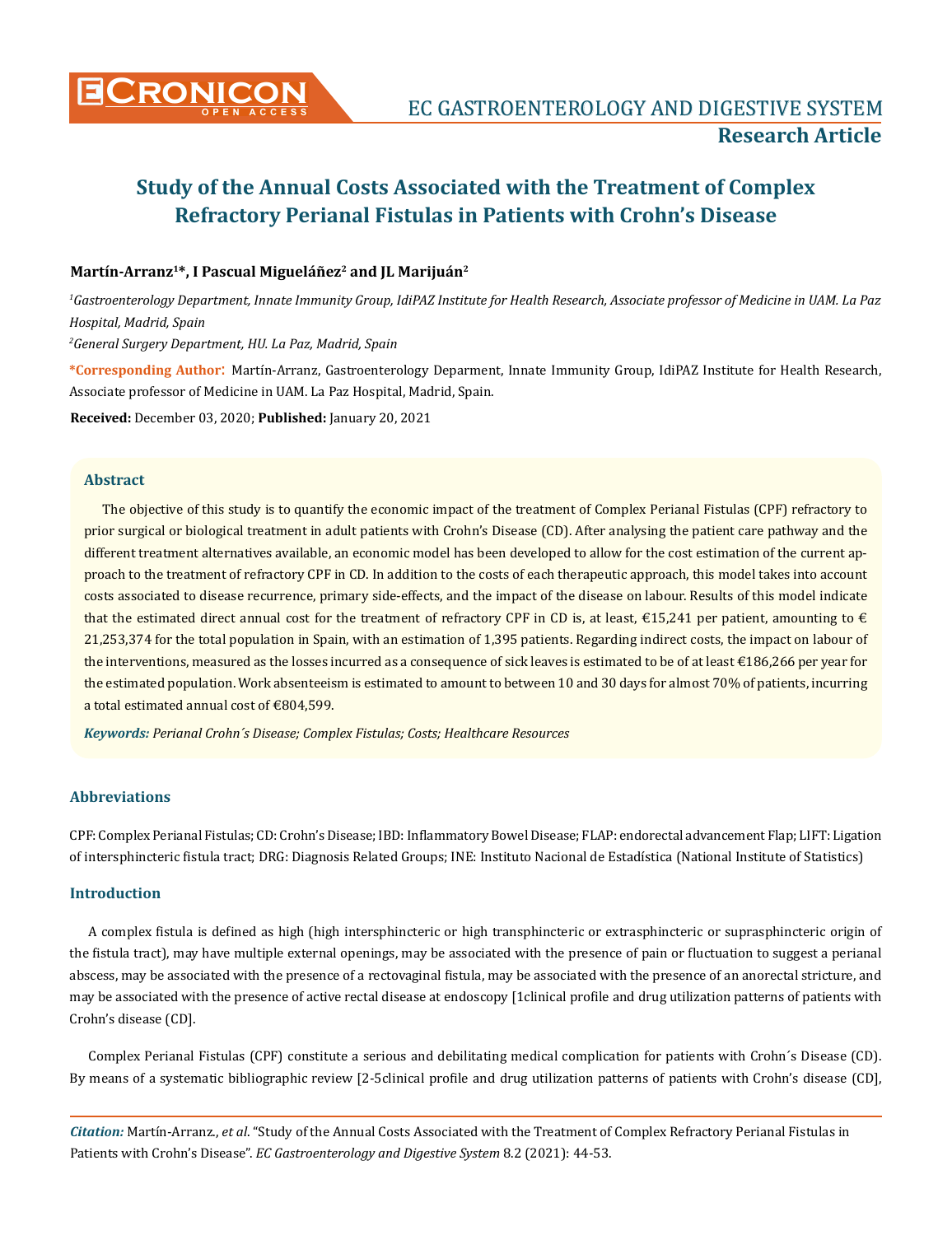45

the prevalence of patient´s with CD presenting perianal fistulas is estimated to be of 4,55% out of the total population with CD(weighted average calculated from the cited bibliography), and, of these, approximately 80% are CPF [6-8affects quality of life and results in an increased use of healthcare resources. Medical and surgical therapies contribute to its management. The objective of this review is to address the current understanding in the management of perianal Crohn's disease, with the main focus in reviewing pharmacological therapies, including stem cells. In complex fistulas, once local sepsis has been controlled by surgical drainage and/or antibiotics, anti-TNF drugs (infliximab, adalimumab].

Amongst the symptoms of the disease, extreme pain in defecation can be found as well as bleeding, embarrassing discharge, a strong stench as a result of the secretion of fistulas, physical impairment and impairment of sexual and psychological function. In more severe cases, faecal incontinence can occur furthering morbidity. In refractory cases, some patients face the decision of having a stoma and/or requiring proctectomy [9].

The disease poses a great personal burden for patients, significantly impacting social relationships and their overall quality of life. Furthermore, the disease has a significant impact on healthcare expenditure due to the associated surgical procedures, pharmacological treatments and medical visits that patients require [10].

The therapeutic approach for the treatment of CPF in CD relies on a combination of drug-based treatments and surgical procedures. This approach requires a multidisciplinary team made up of clinical professionals from different medical specialities, such as gastroenterologists, surgeons and radiologists [11,12].

The management of CPF in CD continues to be one of the primary challenges in the treatment of patients with Inflammatory Bowel Disease (IBD) [11].

The primary objective of this study is to quantify the economic impact of current therapeutic approaches for the treatment of refractory CPF in CD in Spain.

The study has been carried out between April and October 2018.

#### **Methodology**

For the purpose of this study, an extensive bibliographical review of the literature referencing CPF to date was carried out. Additional information was obtained from interviews, workshops and validation meetings carried out with pathology experts from Gastroenterology and General Surgery Departments of the Hospital Universitario de la Paz (Madrid).

A PubMed and Google Scholar database search were each performed to identify potentially relevant articles. Keywords included the terms "perianal Crohn's disease management", "complex perianal fistula management", "fistulizing Crohn's management", "epidemiology", "healthcare costs", "indirect costs", "side effects", "recurrence", with the search restricted to studies published between January 1999 and May 2019. This bibliographic review was completed by manual searching in scientific magazines like Gastroenterology, Journal of Gastroenterology and Hepatology, Annals of Gastroenterology, Digestive Diseases and Sciences, European Journal of Gastroenterology and Hepatology and Jama Surgery.

All information gathered has been subject to a deep review and analysis in order to develop the economic model for the estimation of the costs associated with the management of refractory CPF in patients with CD in Spain, in accordance with standard clinical practices at the date of the study (Standard of Care or SoC).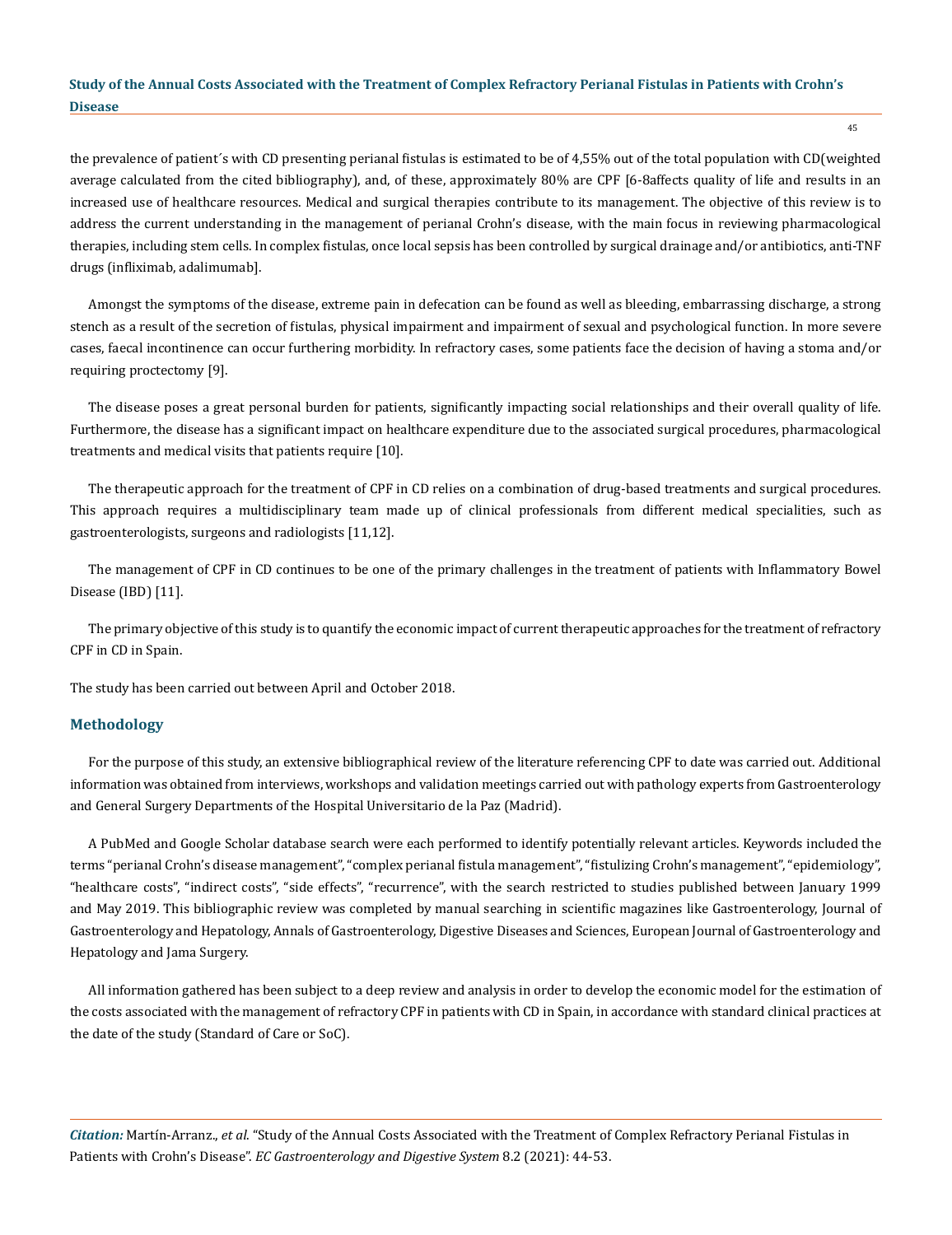## 46

# **Epidemiological data of the disease**

To calculate the total estimated number of CD patients with refractory CPF, the prevalence tree represented by figure 1 has been applied.



*Figure 1: Prevalence Tree for Refractory Complex Perianal Fistulas in Crohn´s Disease in Spain. [1–7,12–14].*

Taking into account the percentages shown in figure 1 and the official population data from the National Institute of Statistics (Instituto Nacional de Estadística or INE), the total number of CD patients with refractory CPF in Spain is estimated to be 1,395 patients [2-8,13-15clinical profile and drug utilization patterns of patients with Crohn's disease (CD].

# **Care process**

For this study, we have considered the patient care pathway that starts when the CD patient with refractory CPF visit the gastroenterologist for evaluation of the perianal disease, until the follow-up visits following the surgical procedures (Figure 2). The outline of this patient care pathway has been developed according to the 2017 ECCO 2017 guides [16], in addition to the opinions of the expert which have participated in this study.



*Figure 2: Current Care Process for Complex Perianal Fistulas in Refractory CD.*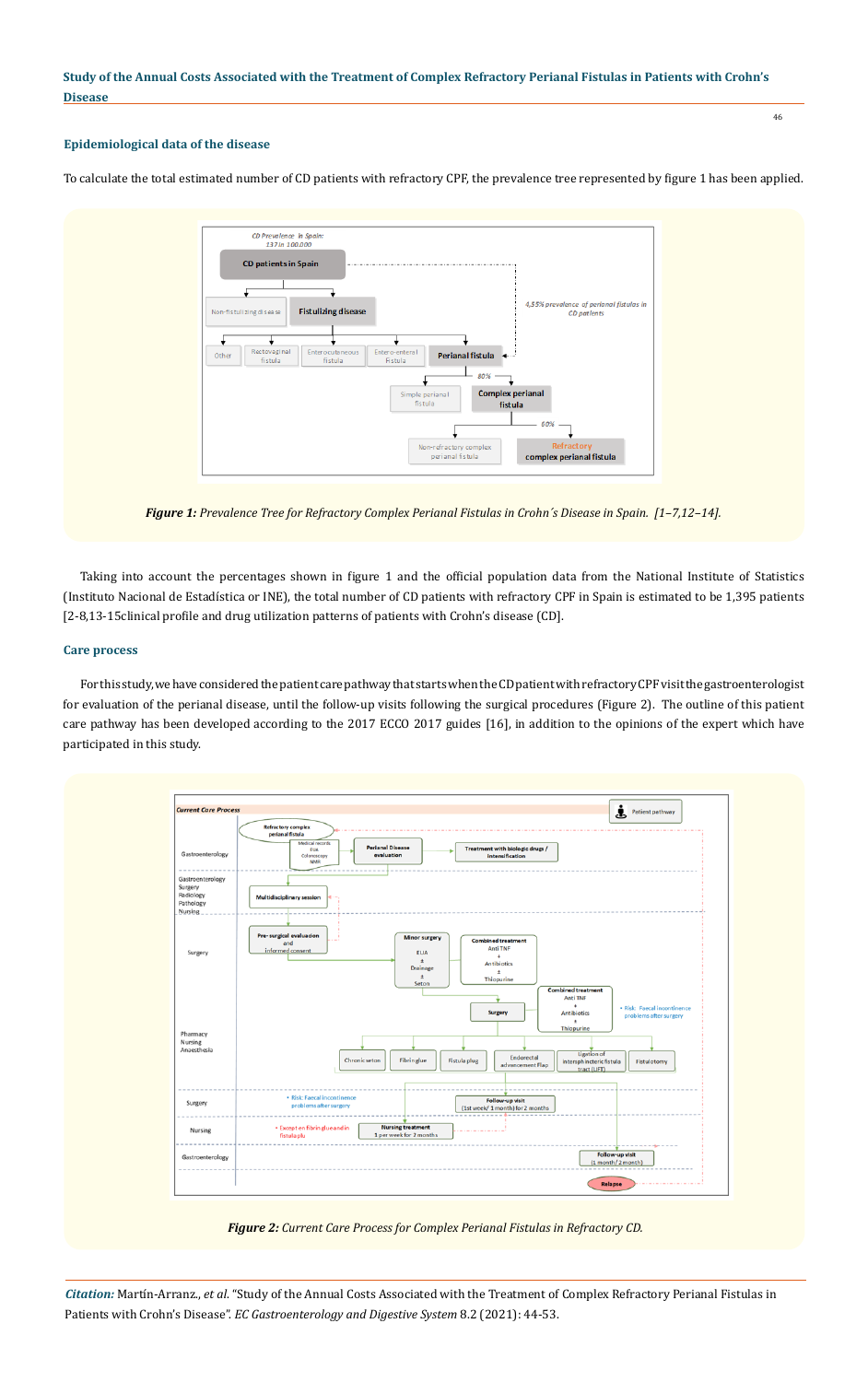## **Hypothesis and criteria included in the development of the model**

This model is defined by a timeframe of 52 weeks.

The different treatment options and the cost structure of the model are shown in figure 3. The percentages of application in routine clinical practice for each of the treatment alternatives have been calculated and are represented in the model following the indications given by the experts. Thus, patients with CPF in refractory CD may follow 3 different patient routes depending on their medical situation and on any prior treatments received:



*Figure 3: Model hypothesis for the study of the costs associated with the therapeutic approach for the treatment of Refractory Complex Perianal Fistulas in patients with Crohn´s Disease.*

Patients already treated with Anti-TNF drugs for their basal disease (CD):

- Anti-TNF dosage intensification to avoid surgery, or Surgical approach following recurrence after the first line of treatment.
- Patients not subject to prior Anti-TNF treatment:
- Treatment with Anti-TNF to avoid surgery.

#### **Direct Costs**

In the following section, the elements which have been taken into account to quantify direct costs are shown:

*Citation:* Martín-Arranz., *et al*. "Study of the Annual Costs Associated with the Treatment of Complex Refractory Perianal Fistulas in Patients with Crohn's Disease". *EC Gastroenterology and Digestive System* 8.2 (2021): 44-53.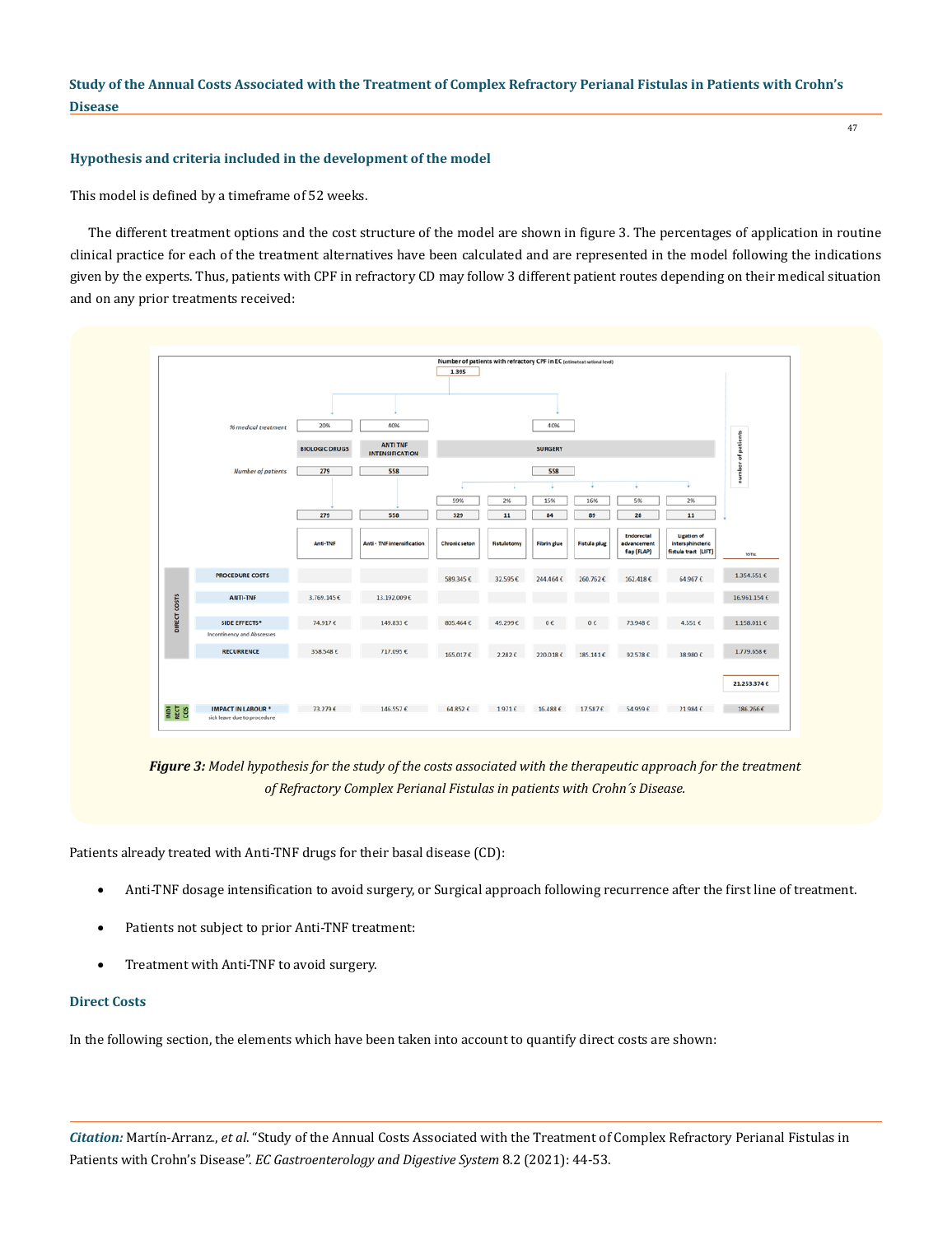- Costs per treatment with anti-TNF and surgical procedure. According to the experience of the experts that have participated in this study and the bibliography, it is estimated that 40% of patients with refractory CPF are treated through surgical procedures [17]. Another 40% are treated by intensifying the dosage of anti-TNF that they receive as treatment for their basal disease (CD). The remaining 20% of patients have not received any prior treatment with anti-TNF and start treatment with biologic drugs for the treatment of the refractory CPF.
- The surgical interventions taken into account in this study are: chronic seton, fistulotomy, fibrin glue, fistula plug, endorectal advancement Flap (FLAP) and ligation of intersphincteric fistula tract (LIFT). According to the experience of the experts, stome and protectomy are not relevant at this moment of the disease process.

To estimate the average cost of each surgical procedure, we have used the costs per Diagnosis Related Groups (DRG) corresponding to 2017 and published by the Spanish Ministry of Health, Consumer Affairs and Social Welfare. DRG have been assigned to the different procedures according to their degree of severity (Figure 4).

| DRG code                                                     | <b>Description</b>                          | Average cost        | Assigment of DRGs according to the<br>interevention degree of severity: |
|--------------------------------------------------------------|---------------------------------------------|---------------------|-------------------------------------------------------------------------|
|                                                              | DRG 226 -1 (NS1) Anal procedures severity 1 | 1.790,75€           | Abcess drainage, Seton                                                  |
|                                                              | DRG 226 -2 (NS2) Anal procedures severity 2 | 2.921,74€           | Fibrin glue, Fistula plug, Fistulotomy                                  |
|                                                              | DRG 226 -3 (NS3) Anal procedures severity 3 | 5.823,45€           | Endorrectal advancement flap, LIFT                                      |
|                                                              | DRG 226 -4 (NS4) Anal procedures severity 4 | 9.967.11 $\epsilon$ | Ostomy                                                                  |
| <b>Figure 4:</b> Costs per DGR and assignment to procedures. |                                             |                     |                                                                         |

The cost of treatment with anti-TNF has been calculated taking into account a posology 5 mg/kg for the standard dose (infliximab data sheet) and of 10 mg/kg for the strengthened dose [18] and the Infliximab public sales price in Spain.

b) Side Effects. Incontinence is one of the primary side effects of the surgical interventions for the treatment of refractory CPF in CD patients [19]. To calculate direct treatment costs of incontinence, the costs indicated in the bibliography have been used [11,(20,21]. Additionally, data on the percentage rates of incontinence of the different surgical procedures were collected from the bibliography and are outlined as follows: chronic seton 24%, fibrin glue 0%, fistulotomy 40%, fistula plug 0%, FLAP 30% and LIFT 6%. These rates have been taken from bibliography and validated by the experts who have participated in the study [21-26].

On the other hand, treatment with infliximab may lead to certain side effects which include a 10-15% risk of developing abscesses [28-29]. Direct costs of abscesses treatment have been calculated using the corresponding DRG (Figure 4). Published evidence shows that infliximab exposure increases the risk of other serious infections, like pneumonia, peritonitis or sepsis, and haematological conditions in CD patients [30].

According to the experience of the experts that have participated, only the costs of incontinence (surgeries) and abcesses (anti-TNF) have been included in this study.

*Citation:* Martín-Arranz., *et al*. "Study of the Annual Costs Associated with the Treatment of Complex Refractory Perianal Fistulas in Patients with Crohn's Disease". *EC Gastroenterology and Digestive System* 8.2 (2021): 44-53.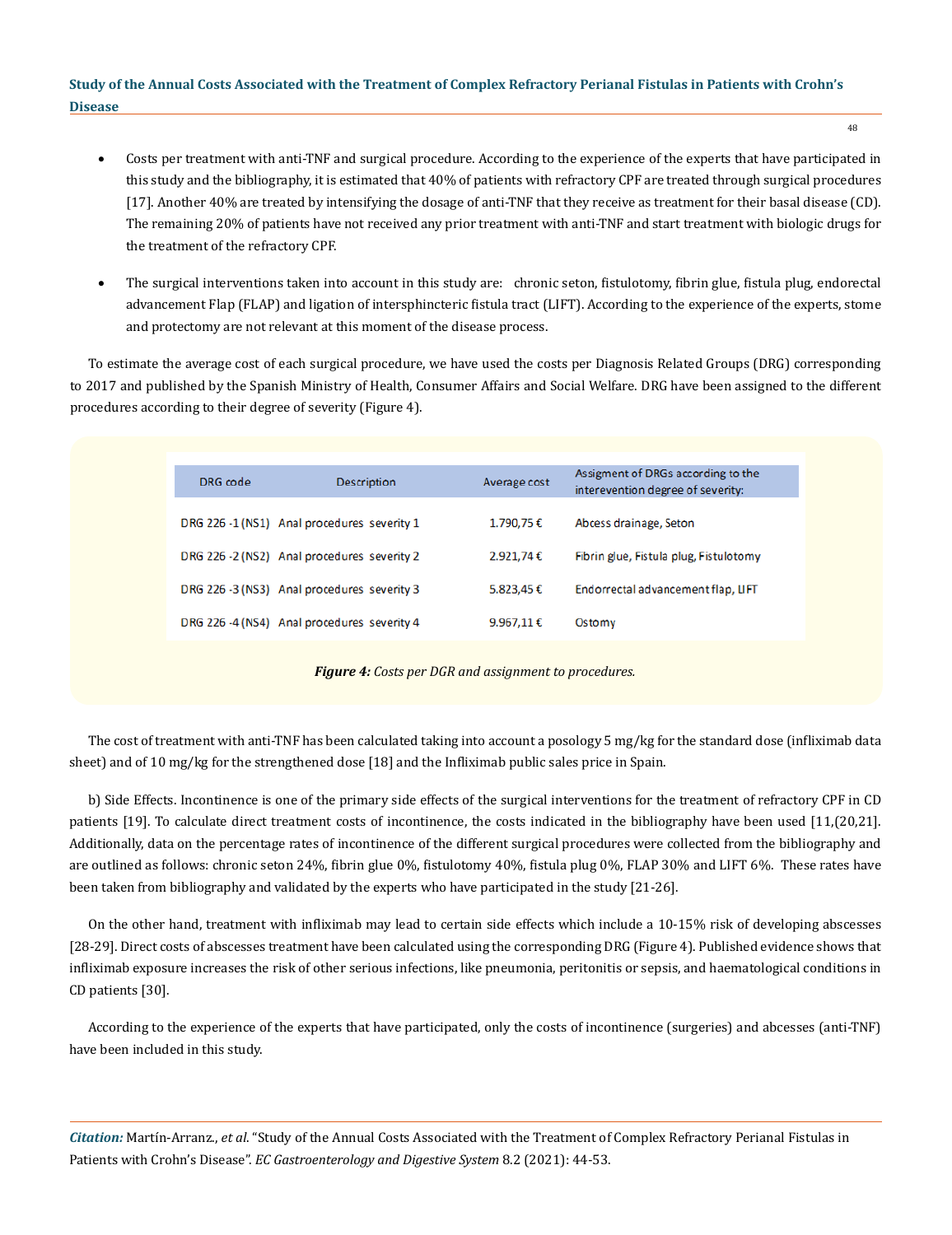c) Recurrence. The model takes into account the percentage rates of disease recurrence within a period of 52 weeks following treatment and considers a maximum of 1 additional surgical intervention to treat said recurrence in that period. The recurrence percentage ranges by procedure used in this model have been as follows: chronic seton 28%, fistulotomy 7%, fibrin glue 90%, fistula plug 71%, FLAP 57%, LIFT 60%, Anti-TNF and intensifications 44%. These rates have been taken from bibliography and validated by the experts who have participated in the study [23,25,27,31-3pain, discharge of pus and blood. Treatment of this benign disease can affect faecal continence, which may, in turn, impair quality of life (QOL3,37].

## **Indirect costs**

This model also takes into account, as indirect costs, the impact on labour resulting from sick leave associated with the treatment.

To calculate the economic impact due to sick leaves resulting from the different interventions, estimated employment rates of patients with perianal disease were collected from the reviewed bibliography [34]. Average wage in Spain (obtained from *INE data 2017: 23,646 €/year)* and the clinical practices as indicated by the experts who participated in this study were also taken into account. The number of days on sick leave following the different interventions was calculated as follows: 3 days for the chronic seton, 30 days for a fistulotomy, 3 days following the fibrin glue, 3 days for the fistula plug, and 30 days for the FLAP and LIFT procedures.

On the other hand, the labour absenteeism and the overall has been estimated according to the reviewed bibliography [35].

#### **Results**

The estimated direct annual cost for the treatment of refractory CPF in CD patients in Spain is of, at least, 21,253,374  $\in$  (15,241  $\in$ / patient) for an estimated population of 1.395 patients (Figure 5). Of the total cost, 79.8% (16,961,154€, 12,163€/patient) corresponds to anti-TNF drugs; 6.37% (1,354,551€, 971€/patient) corresponds to surgery costs; 8.37% (1,779,658€, 1,276€/patient) corresponds to disease recurrence and 5.45% (1,158,011€, 830€/patient) corresponds to treatment-associated side effects. In surgical patients (40% of the total), the estimated average cost of each surgical intervention is 2,428€/patient (Figure 5).



*Figure 5: Estimated Annual Direct Cost for the treatment of CPF in CD in Spain: 21,253,374 € (estimated population: N=1,395) & direct annual Costs per patient: 15,241 €.*

*Citation:* Martín-Arranz., *et al*. "Study of the Annual Costs Associated with the Treatment of Complex Refractory Perianal Fistulas in Patients with Crohn's Disease". *EC Gastroenterology and Digestive System* 8.2 (2021): 44-53.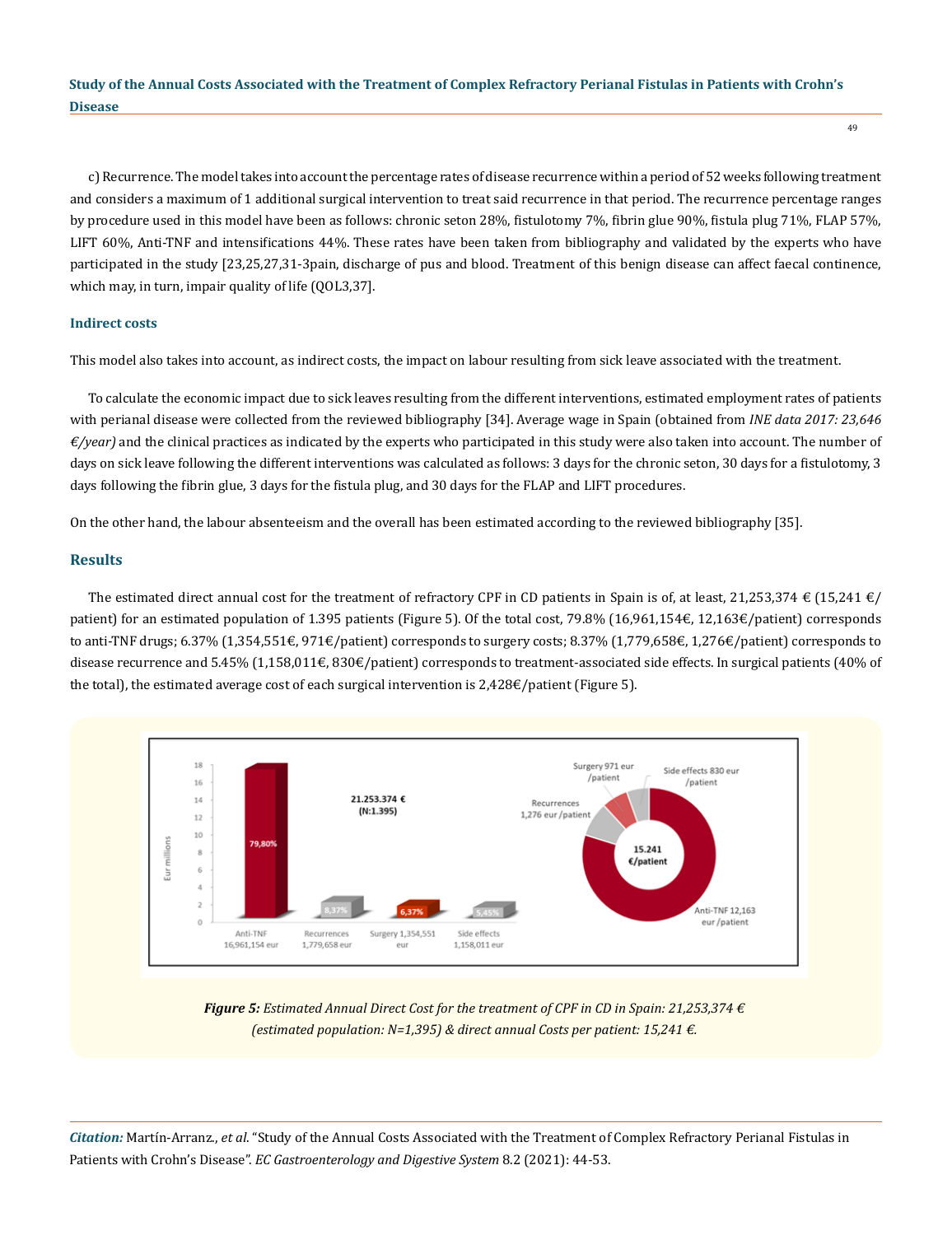50

With regards to indirect costs, the impact on labour as a consequence of associated sick leaves is estimated to be of, at least, 186,266  $\epsilon$  per annum (134  $\epsilon$ / patient) in Spain. Work absences as a consequence of the disease are estimated to be within the range of 10 and 30 days for nearly 70% of all patients, according to data extracted from the bibliography [35], resulting in an estimated annual cost of 804,599 € (577 €/ patient).

## **Discussion**

This study provides an economic model which allows for the quantification of the costs associated to refractory CPF in EC in Spain. The study includes the direct costs of the different therapeutic approaches, costs incurred as a result of the primary side effects associated to each of the treatment options, and the costs associated to work absenteeism as a consequence of the different treatments as well as of the perianal disease itself.

The resulting direct costs is estimated to be of at least  $15,241 \text{ } \in$ /patient. This is a significantly higher result than that obtained by a previous study carried out in Spain in 2013 [11]. In that earlier study, the average direct cost was estimated to be of 8,289€/ patient. This difference may result from fact that, whilst our study uses unitary costs per intervention updated and published in 2017 by the Spanish Ministry of Health, Consumer Affairs and Social Welfare (MSCBS), the 2013 study used unitary costs from the year 2000 published by INSALUD in 2001. Moreover, our study exclusively estimates the costs of CPF refractory to prior treatments, whereas the 2013 study also included cases of CPF not treated previously. As a consequence, our study presumably takes into account more complex and expensive surgical approaches as well as a greater number of anti-TNF intensifications. In fact, in our study, treatment with biological drugs accounts for a 79.8% of the total annual direct costs for the treatment of refractory CPF in CD. Meanwhile, in the 2013 study, the costs of biological drugs accounted for a 61.4% of the total annual direct costs.

In our study, costs have been estimated for a timeframe 52 weeks. However, as indicated by the bibliography, the average duration of the fistulas is 42.8 months (3.6 years) [17] with, usually, a complex circle of recurrences and retreatments. Therefore, the total costs of a complete treatment per patient should be higher than the one shown in the article.

Moreover, the traditional therapeutic approach does not guarantee a complete remission, nor does it prevent disease recurrence, and frequently it results in significant side effects and complications such as perianal abscess formation, extension of the fistula, extrusion of the seton and faecal incontinence in the case of surgery [38], and abscesses in the case of treatment with anti-TNF drugs. These side effects require further treatment, thereby increasing the total cost of treatment, and, above all, further deteriorating patient's quality of life.

In addition to high costs, it is thus necessary to highlight the great personal burden that this disease causes in patients and the extra burden and secondary costs due to the invasive surgical nature of traditional management, greatly impacting their quality of life as well as their social relationships, and the subsequent work absenteeism that the disease entails. 73% of CPF patients felt depressed and 33% felt not worth living [39], with quality of life equivalent or worse than conditions such as advanced cancer or multiple sclerosis based on published utility values [40].

It is important to remark that these results are based on hospital costs published in Spain. Respective costs in other European countries could be significantly higher. Based on data published by the World Health Organization, average cost by inpatient bed day in Germany is 24.7% higher than in Spain, in Austria 42.0% higher and in the UK 16,8% higher)[36].

#### **Conclusions**

The management of CPF in CD requires a high consumption of healthcare resources, with anti-TNF biologic drugs accounting for nearly 80% of these resources. Being a chronic disease, the annual estimated costs of the disease will frequently extend over several years. Thus, the actual costs associated with the definite remission of CPF would be significantly greater than those calculated in this study.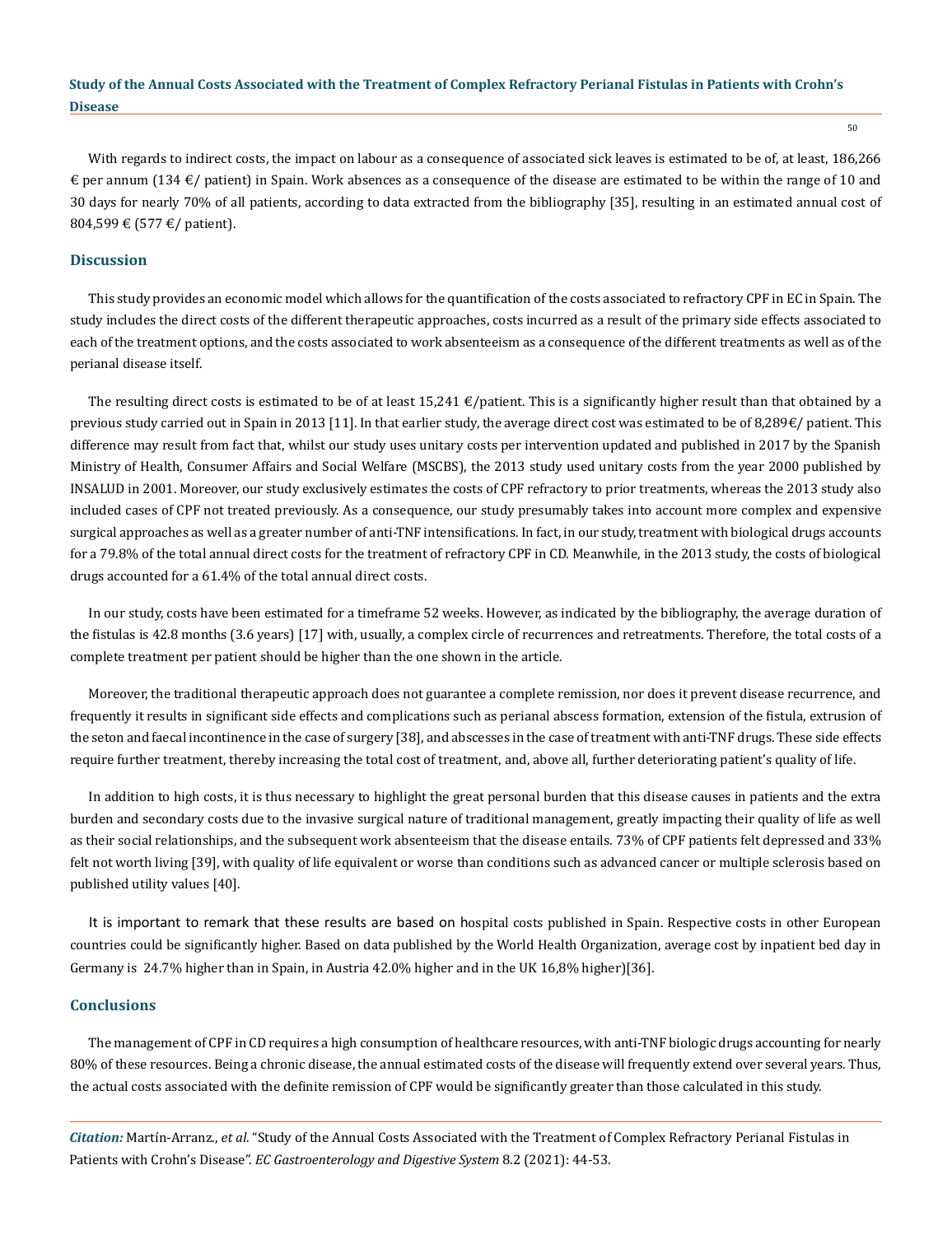51

There is a need for new treatment approaches that could reduce the necessity of surgical interventions and the use of anti-TNF drugs, thereby reducing the costs associated with the treatment, as well as side-effects, complications and sequels derived from the current medical or surgical procedures.

The authors of this study suggest that this study be subject to a future review including new treatment options that may arise and that could reduce the need for invasive surgical procedures or anti-TNF drugs [32]. Furthermore, all this could contribute to a total cost reduction in the treatment of these types of patients.

# **Limitations of the Study**

This study has been carried out using information from bibliographical sources as well as the opinion of experts Hospital Universitario La Paz, Madrid. No primary patient data have been collected.

The extrapolation of the results of this study to other countries must take into account that the data used for costs analysis are those published in Spain.

## **Financial Funding**

This study has been funded by Takeda Pharmaceutical Spain S.A.

## **Contributorship Statement**

MD Martín-Arranz, I Pascual Migueláñez and JL Marijuán planned, conducted and reported this work.

#### **Conflict of Interest**

MD Martín-Arranz has served as speaker, consultant, advisory board member or has received research funding from MSD, Abbvie, Hospira, Pfizer, Takeda, Janssen, Shire Pharmaceuticals, Tillotts Pharma and Faes Farma. I Pascual Migueláñez has received financial support from Takeda for attending symposia in 2019. JL Marijuánhas no potential conflict of interest to declare.

## **Data Availability Statement**

The data that support the findings of this study are available from the corresponding author, MD Martín-Arranz, upon reasonable request.

## **Acknowledgements**

Ascendo Consulting for their assistance in the write-up of this paper (medical writing).

## **Bibliography**

- 1. Sandborn WJ., *et al.* ["AGA technical review on Perianal Crohn's disease".](https://pubmed.ncbi.nlm.nih.gov/14598268/) *Gastroenterology* 125.5 (2003): 1508-1530.
- 2. [Spanish Epidemiological and Economic Study Group on Crohn's disease. "Epidemiological and clinical features of Spanish patients](https://pubmed.ncbi.nlm.nih.gov/10524641/)  with Crohn's disease". *[European Journal of Gastroenterology and Hepatology](https://pubmed.ncbi.nlm.nih.gov/10524641/)* 11.10 (1999): 1121-1127.
- 3. Chaparro M., *et al.* ["Epidemiological study of perianal fistulas in patients with Crohn's disease".](https://www.researchgate.net/publication/251727421_Epidemiological_Study_of_Perianal_Fistulas_in_Patients_With_Crohn%27s_Disease) *Gastroenterology* 140 (2011): S736.
- 4. Göttgens KWA., *et al.* ["Time trends in the epidemiology and outcome of perianal fistulizing Crohn's disease in a population-based](https://journals.lww.com/eurojgh/Abstract/2017/05000/Time_trends_in_the_epidemiology_and_outcome_of.16.aspx)  cohort". *[European Journal of Gastroenterology and Hepatology](https://journals.lww.com/eurojgh/Abstract/2017/05000/Time_trends_in_the_epidemiology_and_outcome_of.16.aspx)* 29.5 (2017): 595-601.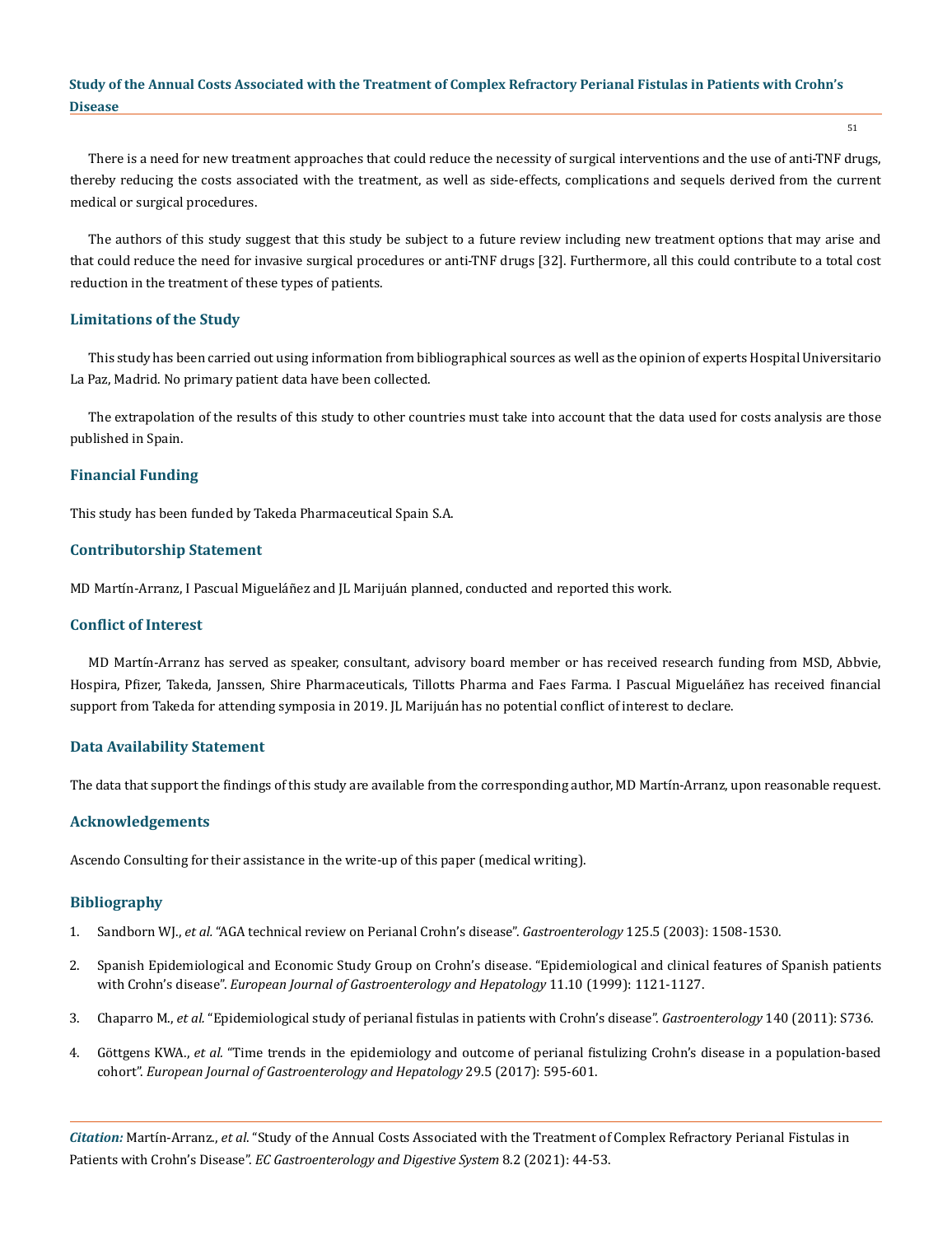- 5. Georgiadou E., *et al.* ["Perianal fistulas in adult patients with Crohn's disease in Germany a retrospective cross-sectional analysis of](https://pubmed.ncbi.nlm.nih.gov/30873578/)  [claims data from German sickness funds".](https://pubmed.ncbi.nlm.nih.gov/30873578/) *Z Gastroenterology* 57.5 (2019): 574-583.
- 6. Bermejo F., *et al.* ["Pharmacological Approach to the Management of Crohn's Disease Patients with Perianal Disease".](https://pubmed.ncbi.nlm.nih.gov/29139091/) *Drugs* 78.1 [\(2018\): 1-18.](https://pubmed.ncbi.nlm.nih.gov/29139091/)
- 7. Molodecky NA., *et al.* ["Increasing Incidence and Prevalence of the Inflammatory Bowel Diseases With Time, Based on Systematic](https://pubmed.ncbi.nlm.nih.gov/22001864/)  Review". *Gastroenterology* [142.1 \(2012\): 46-54.](https://pubmed.ncbi.nlm.nih.gov/22001864/)
- 8. [Lewis RT and Maron DJ. "Efficacy and complications of surgery for Crohn's disease".](https://www.ncbi.nlm.nih.gov/pmc/articles/PMC2976865/) *Gastroenterology Hepatology* 6.9 (2010): 587- [596.](https://www.ncbi.nlm.nih.gov/pmc/articles/PMC2976865/)
- 9. Kotze PG., *et al.* ["Modern management of perianal fistulas in Crohn's disease: future directions".](https://pubmed.ncbi.nlm.nih.gov/29331943/) *Gut* 67.6 (2018): 1181-1194.
- 10. Aguilera-Castro L., *et al.* ["Management of complex perianal Crohn's disease".](https://www.researchgate.net/publication/309519821_Management_of_complex_perianal_Crohn%27s_disease) *Annals of Gastroenterology* 30.1 (2016): 1-12.
- 11. Chaparro M., *et al.* ["Health care costs of complex perianal fistula in Crohn's disease".](https://pubmed.ncbi.nlm.nih.gov/24026400/) *Digestive Diseases and Sciences* 58.12 (2013): [3400-3406.](https://pubmed.ncbi.nlm.nih.gov/24026400/)
- 12. Ruffolo C., *et al.* ["Perianal Crohn's disease: Is there something new?"](https://pubmed.ncbi.nlm.nih.gov/21528071/) *World Journal of Gastroenterology* 17.15 (2011): 1939-1946.
- 13. De la Coba Ortiz C and Saro Gismera C. "Incidencia y prevalencia. Epidemiología, Herencia Y Factores De Riesgo.
- 14. Lucendo AJ., *et al.* ["Epidemiology and temporal trends \(2000-2012\) of inflammatory bowel disease in adult patients in a central re](https://pubmed.ncbi.nlm.nih.gov/25341061/)gion of Spain". *[European Journal of Gastroenterology and Hepatology](https://pubmed.ncbi.nlm.nih.gov/25341061/)* (2014): 1.
- 15. Panés J., *et al.* ["Expanded allogeneic adipose-derived mesenchymal stem cells \(Cx601\) for complex perianal fistulas in Crohn's dis](https://pubmed.ncbi.nlm.nih.gov/27477896/)[ease: a phase 3 randomised, double-blind controlled trial".](https://pubmed.ncbi.nlm.nih.gov/27477896/) *Lancet* 388.100541 (2016): 1281-1290.
- 16. Bemelman WA., *et al.* "ECCO-ESCP Consensus on Surgery for Crohn's Disease". *Journal of Crohn's and Colitis* (2017).
- 17. Bell SJ., *et al.* "The clinical course of fistulating Crohn's disease". *[Alimentary Pharmacology and Therapeutics](https://pubmed.ncbi.nlm.nih.gov/12752351/)* 17.9 (2003): 1145-1151.
- 18. Chaparro M., *et al.* ["Intensificación" del Tratamiento con Infliximab \(Ifx\) En La Enfermedad De Crohn: Eficacia y Seguridad".](https://www.sciencedirect.com/science/article/abs/pii/S0210570509001733) *Gastro[enterology Hepatology](https://www.sciencedirect.com/science/article/abs/pii/S0210570509001733)* 32.3 (2009): 218.
- 19. Adegbola SO., *et al.* ["Medical and surgical management of perianal crohn's disease".](https://www.ncbi.nlm.nih.gov/pmc/articles/PMC5825943/) *Annals of Gastroenterology* 31.2 (2018): 129-139.
- 20. Muñoz-Duyos A., *et al.* ["Clinical and cost effectiveness of sacral nerve stimulation for faecal incontinence".](https://pubmed.ncbi.nlm.nih.gov/18574847/) *British Journal of Surgery* [95.8 \(2008\): 1037-1043.](https://pubmed.ncbi.nlm.nih.gov/18574847/)
- 21. [Bochenska K and Boller A. "Fecal Incontinence: Epidemiology, Impact, and Treatment"](https://pubmed.ncbi.nlm.nih.gov/27582653/) *Clin Colon Rectal Surg* 1.212 (2016): 264-270.
- 22. Kelley KA., *et al.* ["Perianal Crohn's disease: challenges and solutions".](https://pubmed.ncbi.nlm.nih.gov/28223835/) *Clinical and Experimental Gastroenterology* 8.10 (2017): 39-46.
- 23. Owen H., *et al.* "Quality of life with anal fistula". *[Annals of the Royal College of Surgeons of England](https://www.ncbi.nlm.nih.gov/pmc/articles/PMC5227050/)* 98.5 (2016): 334-338.
- 24. Abbas MA., *et al.* ["Predictors of Outcome for Anal Fistula Surgery".](https://pubmed.ncbi.nlm.nih.gov/21930996/) *JAMA Surgery* 146.9 (2011): 1011-1016.
- 25. [Bubbers EJ and Cologne KG. "Management of Complex Anal Fistulas".](https://www.ncbi.nlm.nih.gov/pmc/articles/PMC4755767/) *Clinics in Colon and Rectal Surgery* 29.1 (2016): 43-49.
- 26. Cirocchi R., *et al.* ["Fibrin glue in the treatment of anal fistula: A systematic review".](https://www.ncbi.nlm.nih.gov/pmc/articles/PMC2784785/) *Annals of Surgical Innovation and Research* 3 [\(2009\): 1-7.](https://www.ncbi.nlm.nih.gov/pmc/articles/PMC2784785/)

*Citation:* Martín-Arranz., *et al*. "Study of the Annual Costs Associated with the Treatment of Complex Refractory Perianal Fistulas in Patients with Crohn's Disease". *EC Gastroenterology and Digestive System* 8.2 (2021): 44-53.